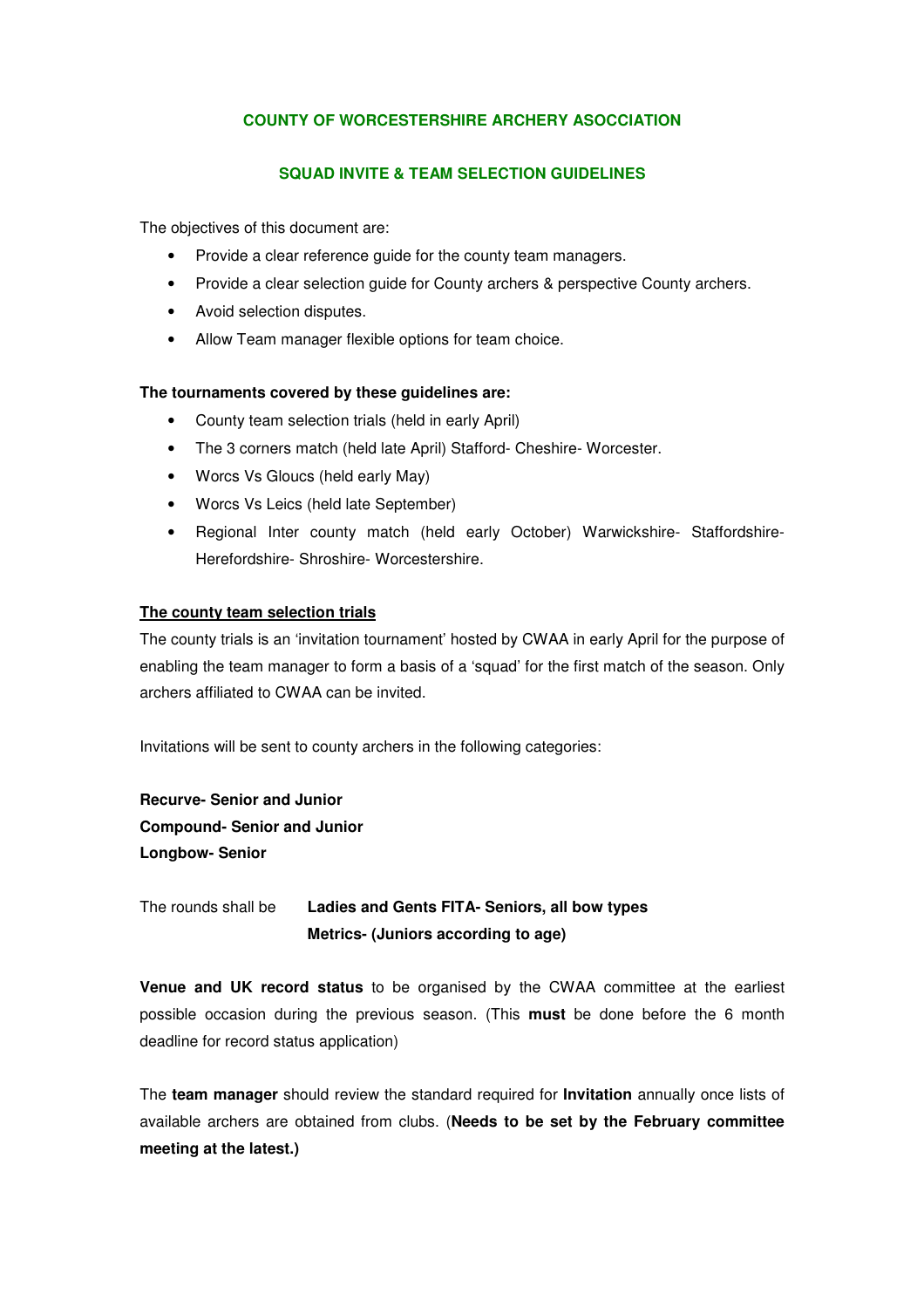The criteria in previous years has been as follows:

- Gentlemen Recurve and Compound  $1<sup>st</sup>$  class  $H/cap$  40 or better
- Ladies Recurve and Compound  $2^{nd}$  class  $H/cap$  50 or better
- All Longbows
- All Juniors

**Squad selection-** (Squad selection must vary slightly for different matches as the team requirements varies)

# **Match 1: The Three Corners Match York/Hereford- Seniors only (all bow types)**

| <b>Pre-selected places</b>                                     | Bow type                                    |
|----------------------------------------------------------------|---------------------------------------------|
| $1st$ and $2nd$ in the County rankings of the previous         | Gentlemen's Recurve & Compound              |
| season.                                                        | Ladies Recurve                              |
| 1 <sup>st</sup> in the County rankings of the previous season. | Ladies Compound                             |
| Remainder of the Squad selected from the                       | In the event of insufficient numbers of     |
| results of the County Trials.                                  | archers available from the trials, the team |
|                                                                | manager shall use his/her discretion.       |

## **Match 2: Worcestershire versus Gloucestershire**

## **York/Hereford/Bristol- Seniors & Juniors (Recurve & Compound only)**

The **scoring** team from the previous match shall be selected.

The remainder of the squad to be selected from the results of the trials, with scores from **"Open"** York/Hereford and FITA tournaments submitted to the team manager to be considered

The junior squad to be selected from the results of the trials, with **"Open"** scores submitted to be considered.

#### **Match 3: Worcestershire versus Leicestershire**

## **FITA/Metric rounds- Seniors & Juniors (Recurve & Compound only)**

The highest scoring 50% of the scoring team in the previous match (per bow type) shall be selected.

The remainder of the squad to be selected from **"Open"** scores submitted to the manager.

Scores from the **County Championships** to be given high consideration.